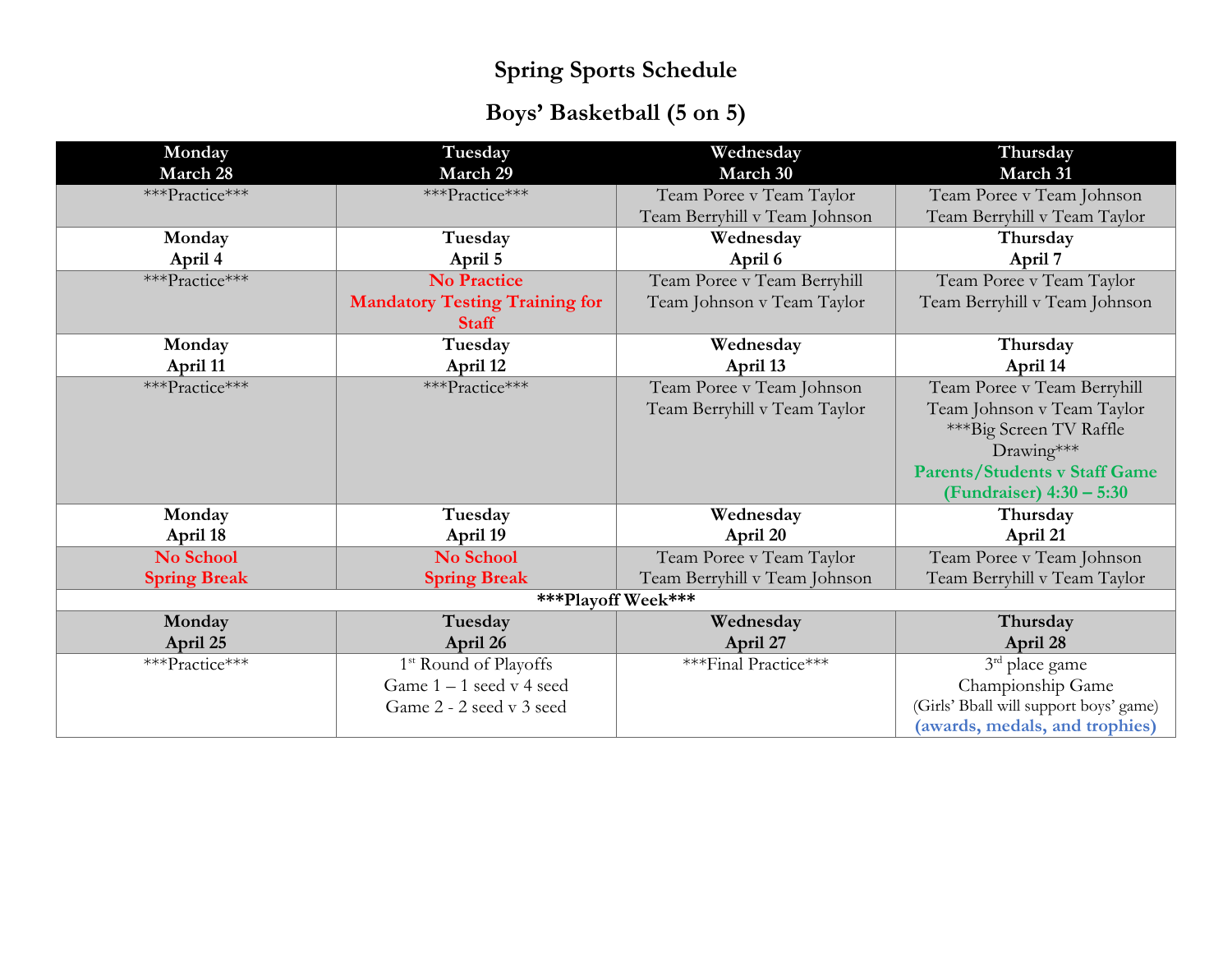## **Girls' Basketball (3 on 3)**

| Monday                            | Tuesday                                               | Wednesday      | Thursday                              |
|-----------------------------------|-------------------------------------------------------|----------------|---------------------------------------|
| March 28                          | March 29                                              | March 30       | March 31                              |
| ***Practice***                    | ***Practice***                                        | ***Practice*** | ***Practice***                        |
|                                   |                                                       | Outdoors       | Weight Room                           |
| Monday                            | Tuesday                                               | Wednesday      | Thursday                              |
| April 4                           | April 5                                               | April 6        | April 7                               |
| Intrasquad Scrimmage              | <b>No Practice</b>                                    | ***Practice*** | ***Practice***                        |
| "Game Day"                        | <b>Mandatory Testing Training for</b><br><b>Staff</b> | Outdoors       | Weight Room                           |
| Monday                            | Tuesday                                               | Wednesday      | Thursday                              |
| April 11                          | April 12                                              | April 13       | April 14                              |
| Intrasquad Scrimmage              | Intrasquad Scrimmage                                  | ***Practice*** | ***Practice***                        |
| "Game Day"                        | "Game Day"                                            | Outdoors       | Weight Room                           |
|                                   |                                                       |                | <b>Parents/Students v Staff Game</b>  |
|                                   |                                                       |                | (Fundraiser) 4:30 - 5:30              |
| Monday                            | Tuesday                                               | Wednesday      | Thursday                              |
| April 18                          | April 19                                              | April 20       | April 21                              |
| No School                         | No School                                             | ***Practice*** | Intrasquad Scrimmage                  |
| <b>Spring Break</b>               | <b>Spring Break</b>                                   | Outdoors       | "Game Day"                            |
|                                   |                                                       |                | Outside                               |
| ***Playoff Week***                |                                                       |                |                                       |
| Monday                            | Tuesday                                               | Wednesday      | Thursday                              |
| April 25                          | April 26                                              | April 27       | April 28                              |
| 1 <sup>st</sup> Round of Playoffs | Championship Game                                     | ***Practice*** | ***Practice***                        |
| Double elimination                | Consolation Game                                      | Outdoors       | Girls' Bball will support boys' game) |
|                                   | (Boys Bball will support girls' game)                 |                | (awards, medals, and trophies)        |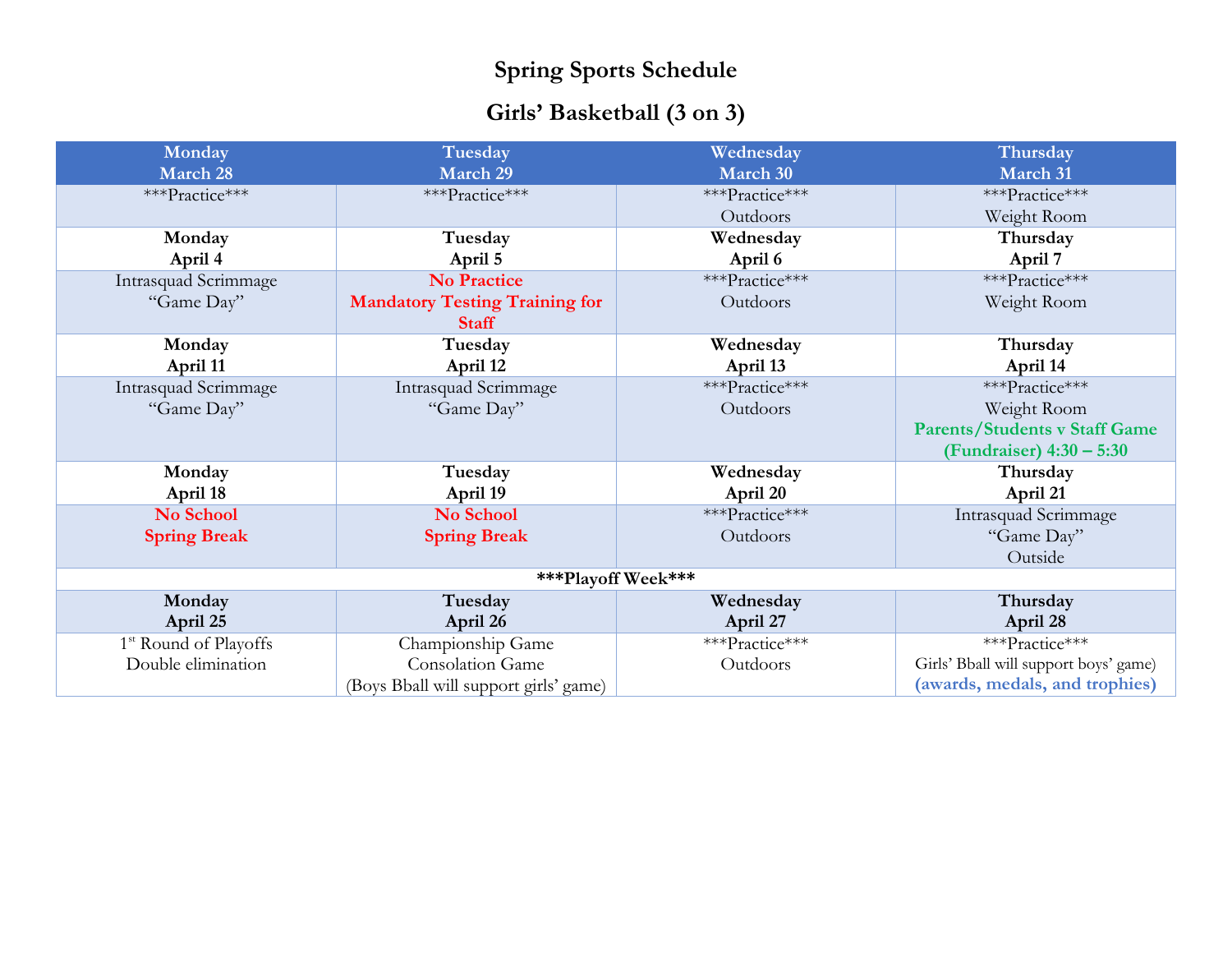## **Volleyball**

| Monday                            | Tuesday                               | Wednesday                      | Thursday                             |
|-----------------------------------|---------------------------------------|--------------------------------|--------------------------------------|
| March 28                          | March 29                              | March 30                       | March 31                             |
| ***Practice***                    | ***Practice***                        | ***Practice***                 | ***Practice***                       |
|                                   |                                       | Drills on Turf or Conditioning | Drills on Turf or Conditioning       |
|                                   |                                       | Outside                        | Outside                              |
| Monday                            | Tuesday                               | Wednesday                      | Thursday                             |
| April 4                           | April 5                               | April 6                        | April 7                              |
| Team 1 v Team 2                   | <b>No Practice</b>                    | ***Practice***                 | ***Practice***                       |
| Team 3 v Team 4                   | <b>Mandatory Testing Training for</b> | Drills on Turf or Conditioning | Drills on Turf or Conditioning       |
|                                   | <b>Staff</b>                          | Outside                        | Outside                              |
| Monday                            | Tuesday                               | Wednesday                      | Thursday                             |
| April 11                          | April 12                              | April 13                       | April 14                             |
| Team 1 v Team 3                   | Team 1 v Team 4                       | ***Practice***                 | ***Practice***                       |
| Team 2 v Team 4                   | Team 2 v Team 3                       | Drills on Turf or Conditioning | Drills on Turf or Conditioning       |
|                                   |                                       | Outside                        | Outside                              |
|                                   |                                       |                                | <b>Parents/Students v Staff Game</b> |
|                                   |                                       |                                | (Fundraiser) 4:30 – 5:30             |
| Monday                            | Tuesday                               | Wednesday                      | Thursday                             |
| April 18                          | April 19                              | April 20                       | April 21                             |
| No School                         | No School                             | ***Practice***                 | ***Practice***                       |
| <b>Spring Break</b>               | <b>Spring Break</b>                   | Drills on Turf or Conditioning | Drills on Turf or Conditioning       |
|                                   |                                       | Outside                        | Outside                              |
| ***Playoff Week***                |                                       |                                |                                      |
| Monday                            | Tuesday                               | Wednesday                      | Thursday                             |
| April 25                          | April 26                              | April 27                       | April 28                             |
| 1 <sup>st</sup> Round of Playoffs | ***Practice***                        | Championship Game              | ***Final Practice***                 |
| Game $1 - 1$ seed v 4 seed        |                                       |                                | (awards, medals, and trophies)       |
| Game 2 - 2 seed v 3 seed          |                                       |                                |                                      |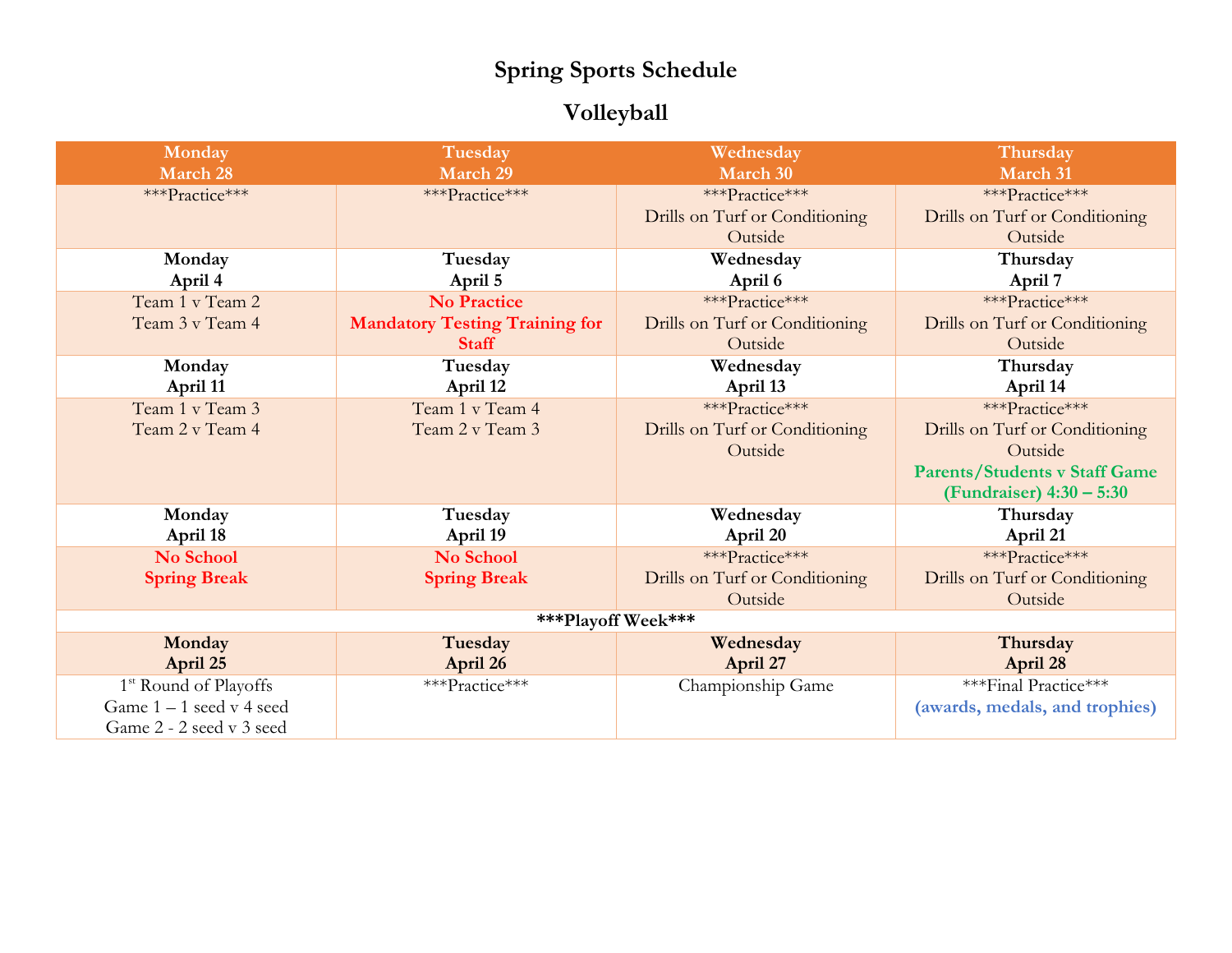#### **Soccer**

| Monday                    | Tuesday                               | Wednesday                   | Thursday                             |
|---------------------------|---------------------------------------|-----------------------------|--------------------------------------|
| March 28                  | March 29                              | March 30                    | March 31                             |
| ***Practice***            | ***Practice***                        | <b>Intrasquad Scrimmage</b> | <b>Intrasquad Scrimmage</b>          |
|                           |                                       | Game Day                    | Game Day                             |
| Monday                    | Tuesday                               | Wednesday                   | Thursday                             |
| April 4                   | April 5                               | April 6                     | April 7                              |
| ***Practice***            | <b>No Practice</b>                    | <b>Intrasquad Scrimmage</b> | <b>Intrasquad Scrimmage</b>          |
|                           | <b>Mandatory Testing Training for</b> | Game Day                    | Game Day                             |
|                           | <b>Staff</b>                          |                             |                                      |
| Monday                    | Tuesday                               | Wednesday                   | Thursday                             |
| April 11                  | April 12                              | April 13                    | April 14                             |
| ***Practice***            | ***Practice***                        | <b>Intrasquad Scrimmage</b> | <b>Intrasquad Scrimmage</b>          |
|                           |                                       | Game Day                    | Game Day                             |
|                           |                                       |                             | <b>Parents/Students v Staff Game</b> |
|                           |                                       |                             | (Fundraiser) $4:30 - 5:30$           |
| Monday                    | Tuesday                               | Wednesday                   | Thursday                             |
| April 18                  | April 19                              | April 20                    | April 21                             |
| No School                 | No School                             | Intrasquad Scrimmage        | Intrasquad Scrimmage                 |
| <b>Spring Break</b>       | <b>Spring Break</b>                   | Game Day                    | Game Day                             |
| ***Playoff Week***        |                                       |                             |                                      |
| Monday                    | Tuesday                               | Wednesday                   | Thursday                             |
| April 25                  | April 26                              | April 27                    | April 28                             |
| Soccer Skills Competition | Soccer Skills Competition             | Soccer Playoffs             | Athlos Copa Finals                   |
| Day 1                     | Day 2                                 | Round 1                     | (awards, medals, and trophies)       |